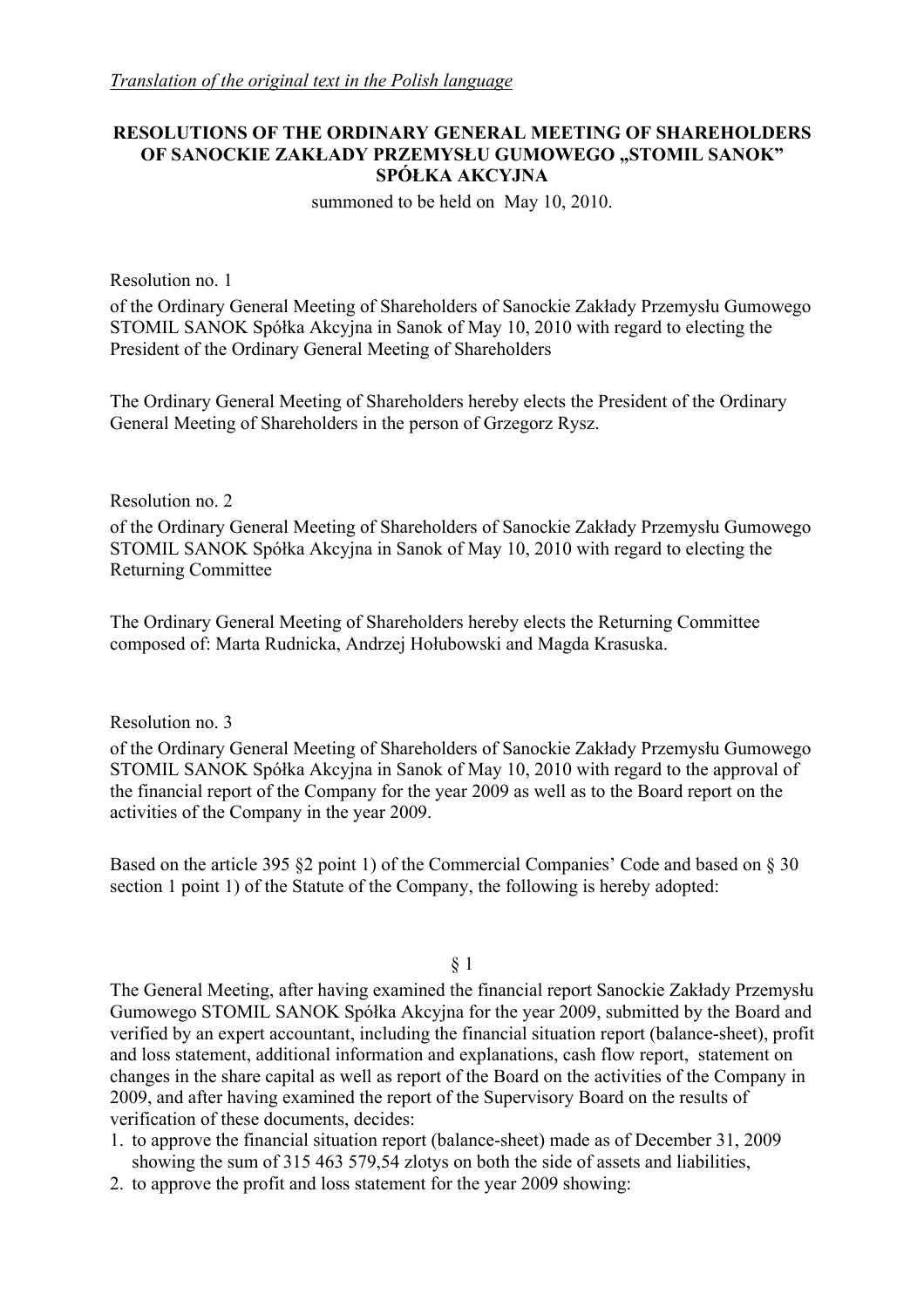- a) revenues from sales of articles, goods and materials in the amount of 347 426 420,84 zlotys,
- b) gross profit in the amount of 31 881 530,56 zlotys,
- c) net profit in the amount of 25 202 706,56 zlotys,
- 3. to approve the statement of comprehensive income showing comprehensive income in the amount of 25 567 126,50 zlotys,
- 4. to approve the cash flow statement for the year 2009 showing a decrease of 2 294 891,98 zlotys in the means of payment,
- 5. to approve the statement on changes in the share capital showing it to be on the level of 204 490 774,10 zlotys as of December 31, 2009,
- 6. to approve the additional information and explanations,
- 7. to approve the report of the Board on the activities of the Company in the year 2009.

## § 2

The General Meeting obligates the Board of the Company to immediately submit the financial report for the year 2009 together with the report of the Board on the activities of the Company in the year 2009 and accompanied by the expert accountant opinion to the companies' register held at the National Court Register and to announce the contents of these documents in the Monitor Polski B.

#### § 3

The Resolution comes into force as of the date of its adoption.

Resolution no. 4

of the Ordinary General Meeting of Shareholders of Sanockie Zakłady Przemysłu Gumowego STOMIL SANOK Spółka Akcyjna in Sanok of May 10, 2010 with regard to the approval of the consolidated financial report of the capital group STOMIL SANOK S.A. for the year 2009 and of the report on the activities of the capital group in the year 2009.

Based on the article 63c section 4 of the act of parliament dated September 29, 1994 with regard to the accountancy (Journal of Acts of 2009, no. 152, pos. 1223 with subsequent changes), the following is hereby adopted:

### § 1

The General Meeting, after having examined the consolidated financial report of the capital group STOMIL SANOK Spółka Akcyjna, submitted by the Board and verified by an expert accountant, including the financial situation report (balance-sheet), profit and loss statement, additional information and explanations, cash flow report, statement on changes in the share capital as well as report of the Board of the dominant entity on the activities of the Capital Group in 2009, the group consisting of STOMIL SANOK Spółka Akcyjna acting as the dominant entity and the following subsidiaries covered in the consolidated report:

- a) STOMIL SANOK DYSTRYBUCJA Limited Liability Company seated in Bogucin near Poznań,
- b) STOMET Limited Liability Company seated in Sanok,
- c) STOMIL Sanatorium & Tourism Limited Liability Company seated in Rymanów-Zdrój,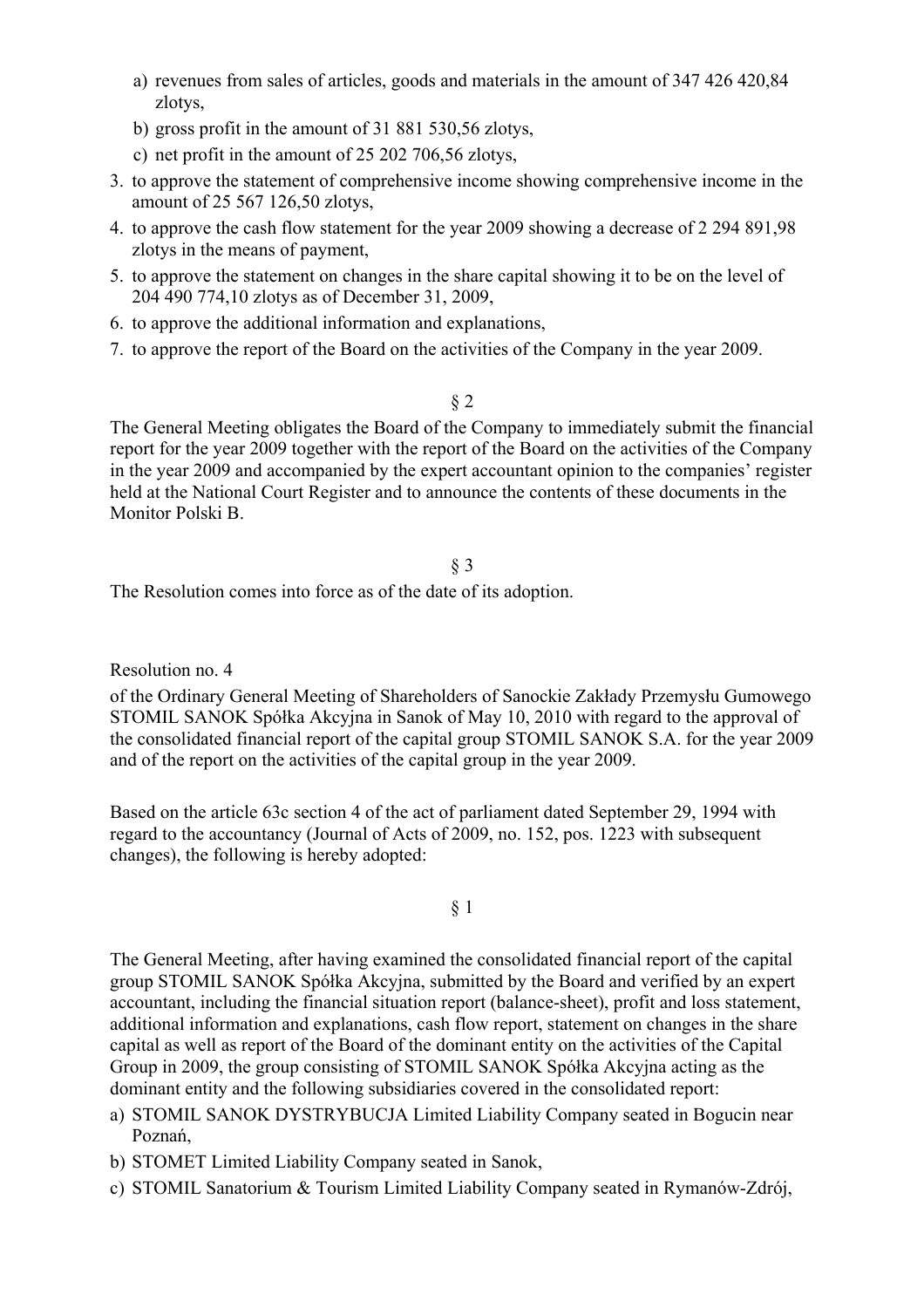- d) Commercial and Service Enterprise STOMIL EAST Limited Liability Company seated in Sanok,
- e) Stomil Sanok WIATKA Joint Stock Company seated in Kirov (Russia),
- f) Stomil Sanok RUS Limited Liability Company seated in Moscow (Russia),
- g) Stomil Sanok BEL Limited Liability Company seated in Baranovichi (Belarus),
- h) Stomil Sanok BR Limited Liability Company seated in Brest (Belarus),
- i) Stomil Sanok Ukraine Limited Liability Company seated in Równe (Ukraine), decides:
- 1. to approve the consolidated financial situation report (balance-sheet) made as of December 31, 2009 showing the sum of 348 484 thousand zlotys on both the side of assets and liabilities,
- 2. to approve the consolidated profit and loss statement for the year 2009 showing:
	- a) revenues from sales of articles, goods and materials in the amount of 390 241 thousand zlotys,
	- b) gross profit in the amount of 27 753 thousand zlotys,
	- c) net profit in the amount of 21 291 thousand zlotys,
- 3. to approve the statement of comprehensive income showing comprehensive income in the amount of 20 471 thousand zlotys,
- 4. to approve the consolidated cash flow report for the year 2009 showing a decrease of 2 050 thousand zlotys in the means of payment,
- 5. to approve the consolidated statement on changes in the share capital showing it to be on the level of 216 523 thousand zlotys as of December 31, 2009,
- 6. to approve the additional information and explanations,
- 7. to approve the report of the Board on the activities of the Capital Group in the year 2009.

§ 2

The General Meeting obligates the Board of the Company to immediately submit the consolidated financial report for the year 2009 together with the report on the activities of the Capital Group in the year 2009 and accompanied by the expert accountant opinion to the companies' register held at the National Court Register and to announce the contents of these documents in the Monitor Polski B.

§ 3

The Resolution comes into force as of the date of its adoption.

Resolution no. 5

of the Ordinary General Meeting of Shareholders of Sanockie Zakłady Przemysłu Gumowego STOMIL SANOK Spółka Akcyjna in Sanok of May 10, 2010 with regard to the granting of the vote of acceptance to the President of the Board of the Company on performance of his duties in the year 2009.

Based on the article 395 §2 point 3) of the Commercial Companies' Code as well as §30 section 1 point 3) of the Statute of the Company, the following is hereby adopted: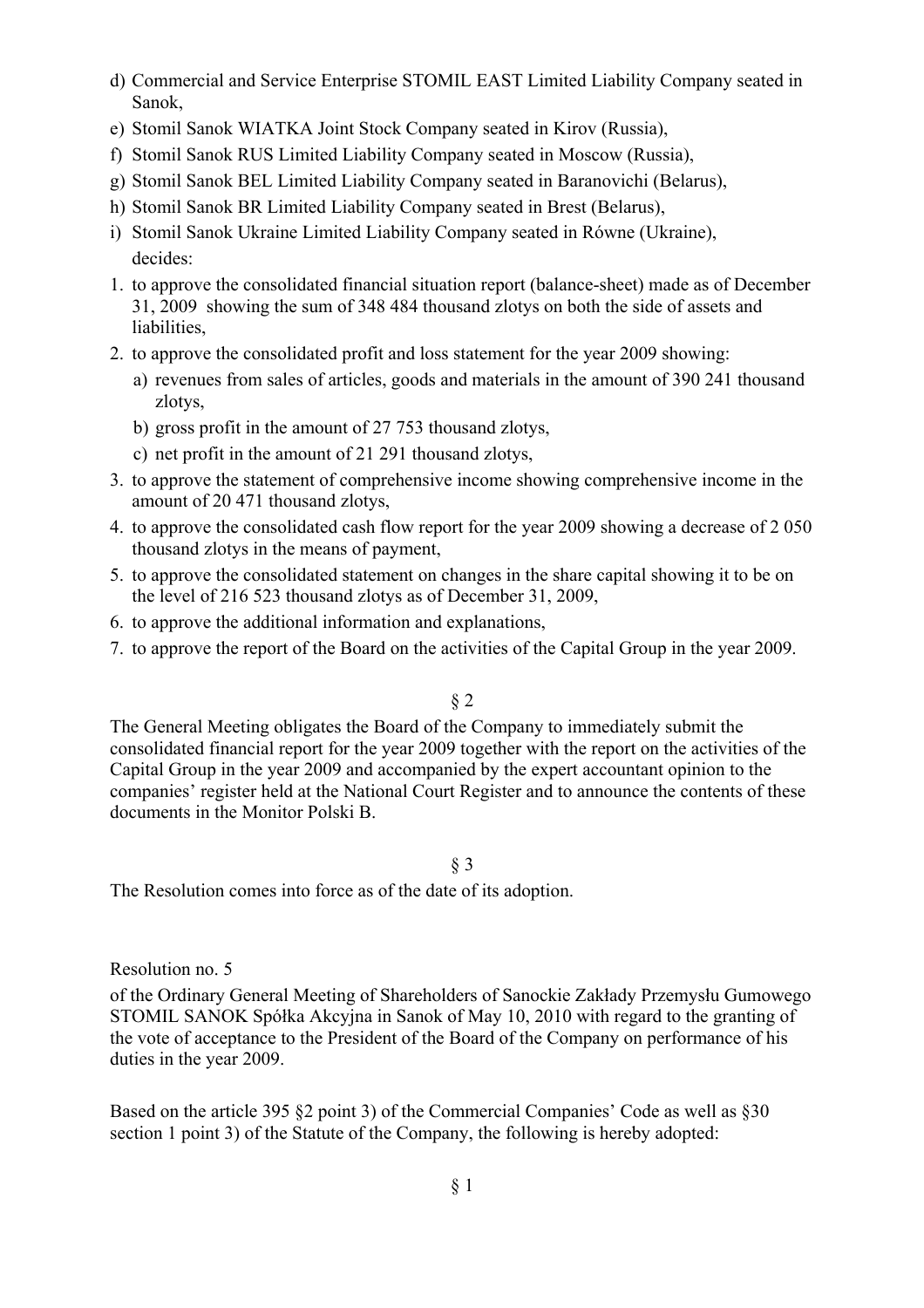The General Meeting grants Mr Marek Łęcki – the President of the Board of the Company – the vote of acceptance on performance of his duties in the year 2009.

§ 2

The Resolution comes into force as of the date of its adoption.

Resolution no. 6

of the Ordinary General Meeting of Shareholders of Sanockie Zakłady Przemysłu Gumowego STOMIL SANOK Spółka Akcyjna in Sanok of May 10, 2010 with regard to the granting of the vote of acceptance to a Member of the Board of the Company on performance of his or her duties in the year 2009.

Based on the article 395 §2 point 3) of the Commercial Companies' Code as well as §30 section 1 point 3) of the Statute of the Company, the following is hereby adopted:

§ 1

The General Meeting grants Mrs. Marta Rudnicka – the Member of the Board of the Company – the vote of acceptance on performance of her duties in the year 2009.

#### § 2

The Resolution comes into force as of the date of its adoption.

Resolution no. 7

of the Ordinary General Meeting of Shareholders of Sanockie Zakłady Przemysłu Gumowego STOMIL SANOK Spółka Akcyjna in Sanok of May 10, 2010 with regard to the granting of the vote of acceptance to a Member of the Board of the Company on performance of his or her duties in the year 2009.

Based on the article 395 §2 point 3) of the Commercial Companies' Code as well as §30 section 1 point 3) of the Statute of the Company, the following is hereby adopted:

§ 1

The General Meeting grants Mr. Mariusz Młodecki – the Member of the Board of the Company – the vote of acceptance on performance of his duties in the year 2009.

§ 2

The Resolution comes into force as of the date of its adoption.

Resolution no. 8

of the Ordinary General Meeting of Shareholders of Sanockie Zakłady Przemysłu Gumowego STOMIL SANOK Spółka Akcyjna in Sanok of May 10, 2010 with regard to the granting of the vote of acceptance to a Member of the Board of the Company on performance of his or her duties in the year 2009.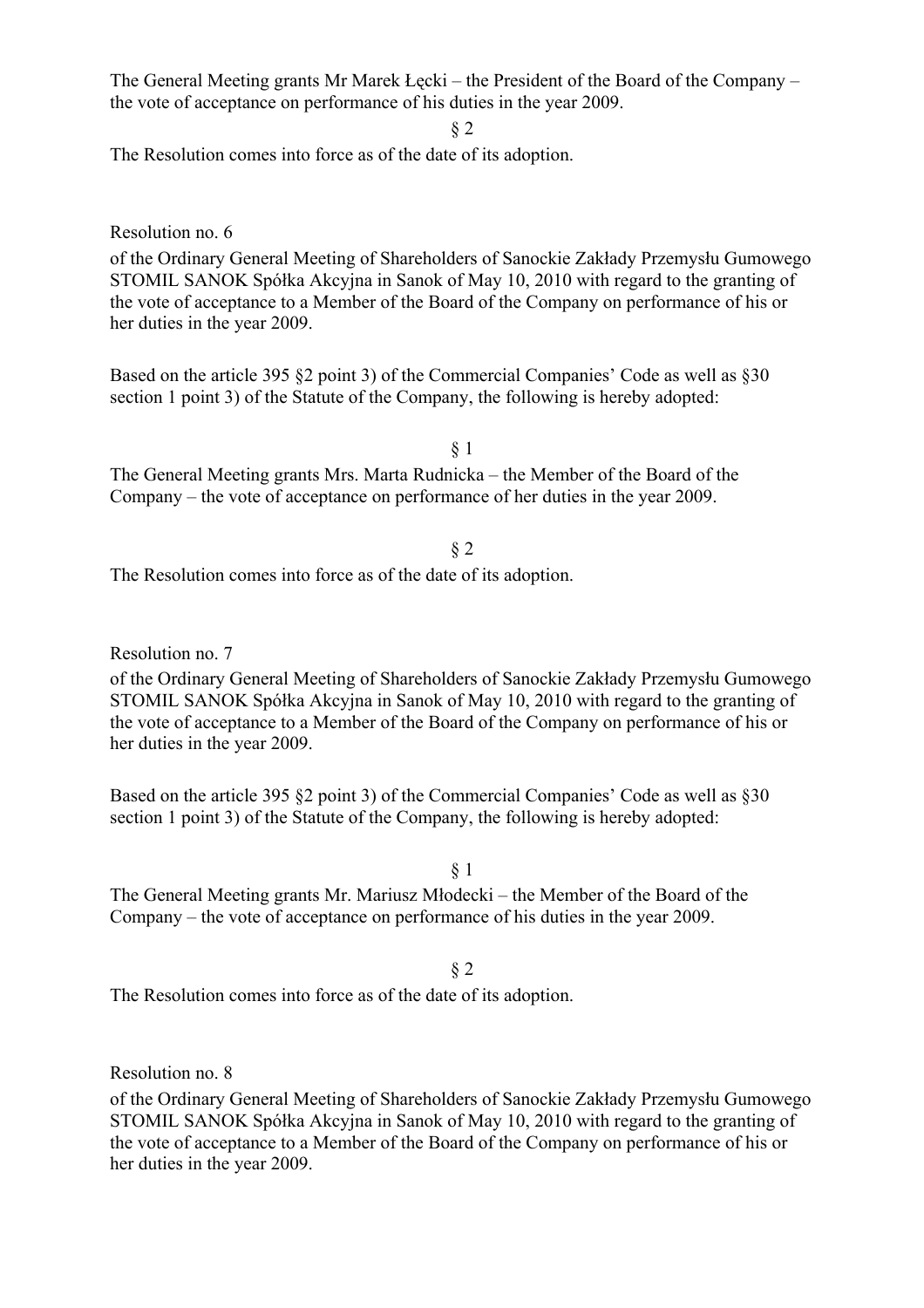§ 1

§ 2

The General Meeting grants Mr. Gustaw Magusiak – the Member of the Board of the Company – the vote of acceptance on performance of his duties in the year 2009.

The Resolution comes into force as of the date of its adoption.

Resolution no. 9

of the Ordinary General Meeting of Shareholders of Sanockie Zakłady Przemysłu Gumowego STOMIL SANOK Spółka Akcyjna in Sanok of May 10, 2010 with regard to the granting of the vote of acceptance to the President of the Supervisory Board of the Company on performance of his duties in the year 2009.

Based on the article 395 §2 point 3) of the Commercial Companies' Code as well as §30 section 1 point 3) of the Statute of the Company, the following is hereby adopted:

§ 1

The General Meeting grants Mr. Jerzy Gabrielczyk – the President of the Supervisory Board – the vote of acceptance on performance of his duties in the year 2009.

§ 2

The Resolution comes into force as of the date of its adoption.

Resolution no. 10

of the Ordinary General Meeting of Shareholders of Sanockie Zakłady Przemysłu Gumowego STOMIL SANOK Spółka Akcyjna in Sanok, dated May 10, 2010 with regard to the granting of the vote of acceptance to the Vice President of the Supervisory Board of the Company on performance of his duties in the year 2009.

Based on the article 395 §2 point 3) of the Commercial Companies' Code as well as §30 section 1 point 3) of the Statute of the Company, the following is hereby adopted:

§ 1

The General Meeting grants Mr. Grzegorz Stulgis – the Vice President of the Supervisory Board of the Company – the vote of acceptance on performance of his duties in the year 2009.

§ 2

The Resolution comes into force as of the date of its adoption.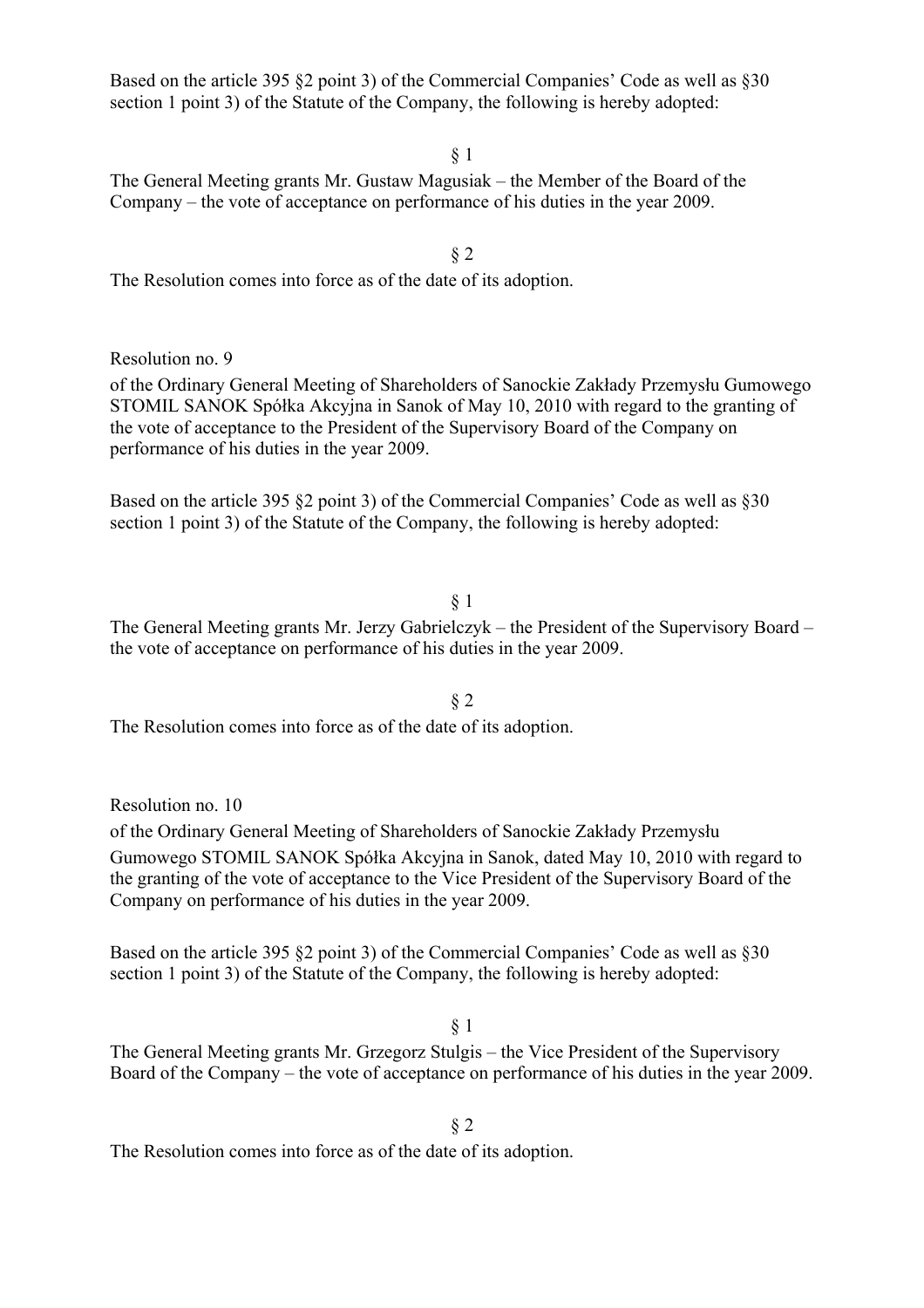Resolution no. 11

of the Ordinary General Meeting of Shareholders of Sanockie Zakłady Przemysłu Gumowego STOMIL SANOK Spółka Akcyjna in Sanok, dated May 10, 2010 with regard to the granting of the vote of acceptance to a Member of the Supervisory Board of the Company on performance of his or her duties in the year 2009.

Based on the article 395 §2 point 3) of the Commercial Companies' Code as well as §30 section 1 point 3) of the Statute of the Company, the following is hereby adopted:

§ 1

The General Meeting grants Mr. Michał Suflida – the Member of the Supervisory Board of the Company – the vote of acceptance on performance of his duties in the year 2009.

§ 2

The Resolution comes into force as of the date of its adoption.

Resolution no. 12

of the Ordinary General Meeting of Shareholders of Sanockie Zakłady Przemysłu Gumowego STOMIL SANOK Spółka Akcyjna in Sanok, dated May 10, 2010 with regard to the granting of the vote of acceptance to a Member of the Supervisory Board of the Company on performance of his or her duties in the year 2009.

Based on the article 395 §2 point 3) of the Commercial Companies' Code as well as §30 section 1 point 3) of the Statute of the Company, the following is hereby adopted:

§ 1

The General Meeting grants Mr. Grzegorz Rysz – the Member of the Supervisory Board of the Company – the vote of acceptance on performance of his duties in the year 2009.

§ 2

The Resolution comes into force as of the date of its adoption.

Resolution no. 13

of the Ordinary General Meeting of Shareholders of Sanockie Zakłady Przemysłu

Gumowego STOMIL SANOK Spółka Akcyjna in Sanok, dated May 10, 2010 with regard to the granting of the vote of acceptance to a Member of the Supervisory Board of the Company on performance of his or her duties in the year 2009.

Based on the article 395 §2 point 3) of the Commercial Companies' Code as well as §30 section 1 point 3) of the Statute of the Company, the following is hereby adopted: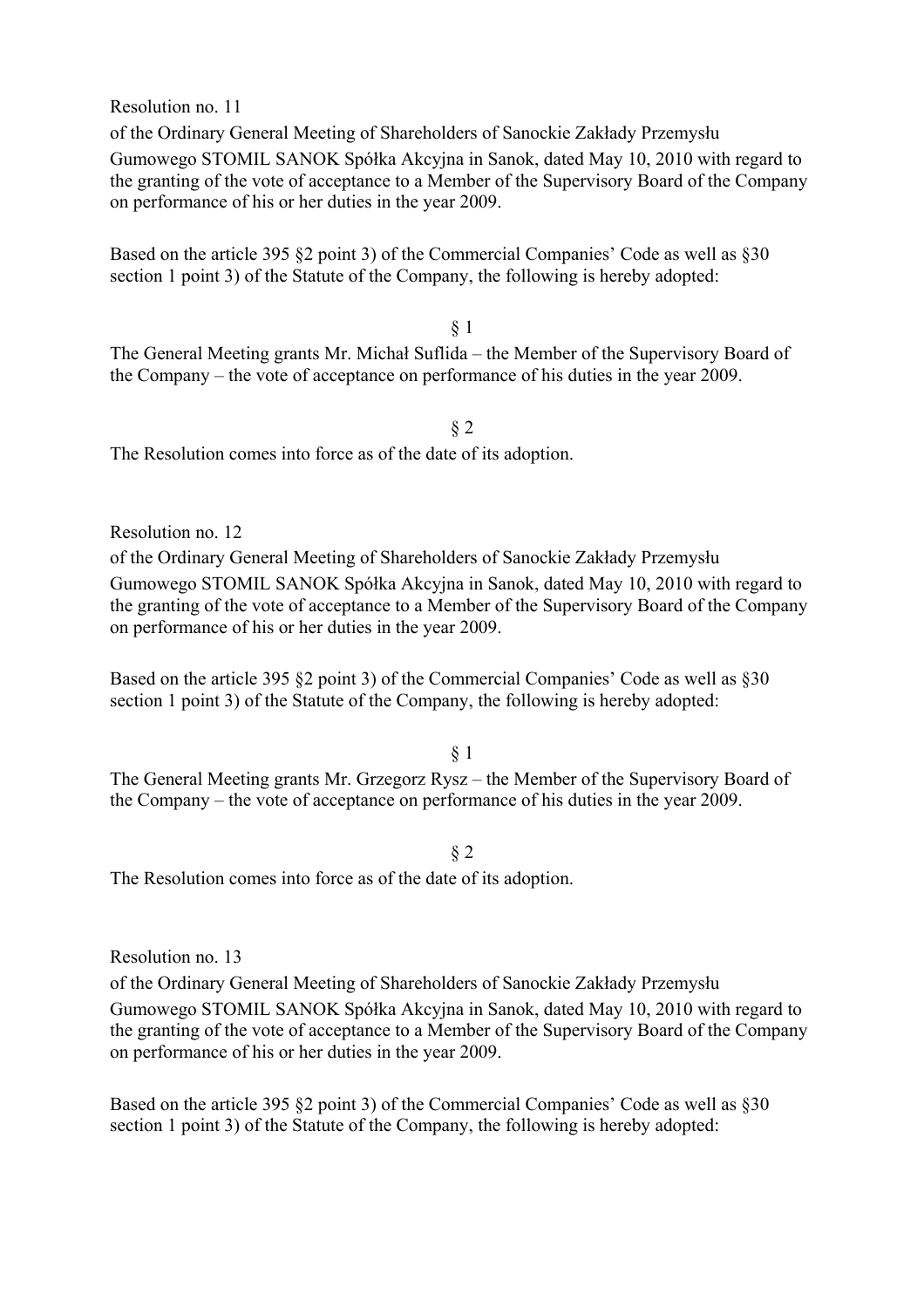The General Meeting grants Mr. Piotr Gawryś – the Member of the Supervisory Board of the Company (since  $26<sup>th</sup>$  June 2009) – the vote of acceptance on performance of his duties in the year 2009.

#### § 2

The Resolution comes into force as of the date of its adoption.

### Resolution no. 14

of the Ordinary General Meeting of Shareholders of Sanockie Zakłady Przemysłu Gumowego STOMIL SANOK Spółka Akcyjna in Sanok, dated May 10, 2010 with regard to the granting of the vote of acceptance to a Member of the Supervisory Board of the Company on performance of his or her duties in the year 2009.

Based on the article 395 §2 point 3) of the Commercial Companies' Code as well as §30 section 1 point 3) of the Statute of the Company, the following is hereby adopted:

The General Meeting grants Mr. Cezary Gregorczuk – the Member of the Supervisory Board of the Company (till  $26<sup>th</sup>$  June 2009) – the vote of acceptance on performance of his duties in the year 2009.

§ 2

The Resolution comes into force as of the date of its adoption.

Resolution no. 15 of the Ordinary General Meeting of Shareholders of Sanockie Zakłady Przemysłu Gumowego STOMIL SANOK Spółka Akcyjna in Sanok, dated May 10, 2010 with regard to the split of the clear profit for the year 2009

Based on the article 395 §2 point 3) of the Commercial Companies' Code as well as §30 section 1 point 3) of the Statute of the Company, the following is hereby adopted:

§ 1

The General Meeting, after having examined the motion of the Board with regard to the split of the clear profit shown in the financial report of Stomil Sanok Spółka Akcyjna for the year 2009 and after having examined the report of the Supervisory Board on the results of verification of this motion, decides to split the clear profit for the year 2009 in the amount 25 202 706,56 zlotys in the following way:

- 1. the amount of 11 838 825,90 zlotys is to be assigned for distribution among shareholders in the form of dividend, however:
	- a) the amount of dividend per single share: 0,45 zlotys,
	- b) the date of dividend: July 26, 2010
	- c) the date of payment of dividend: August 10, 2010
- 2. the amount of 13 000 000,00 zlotys is to be assigned for supplementary capital of the Company,